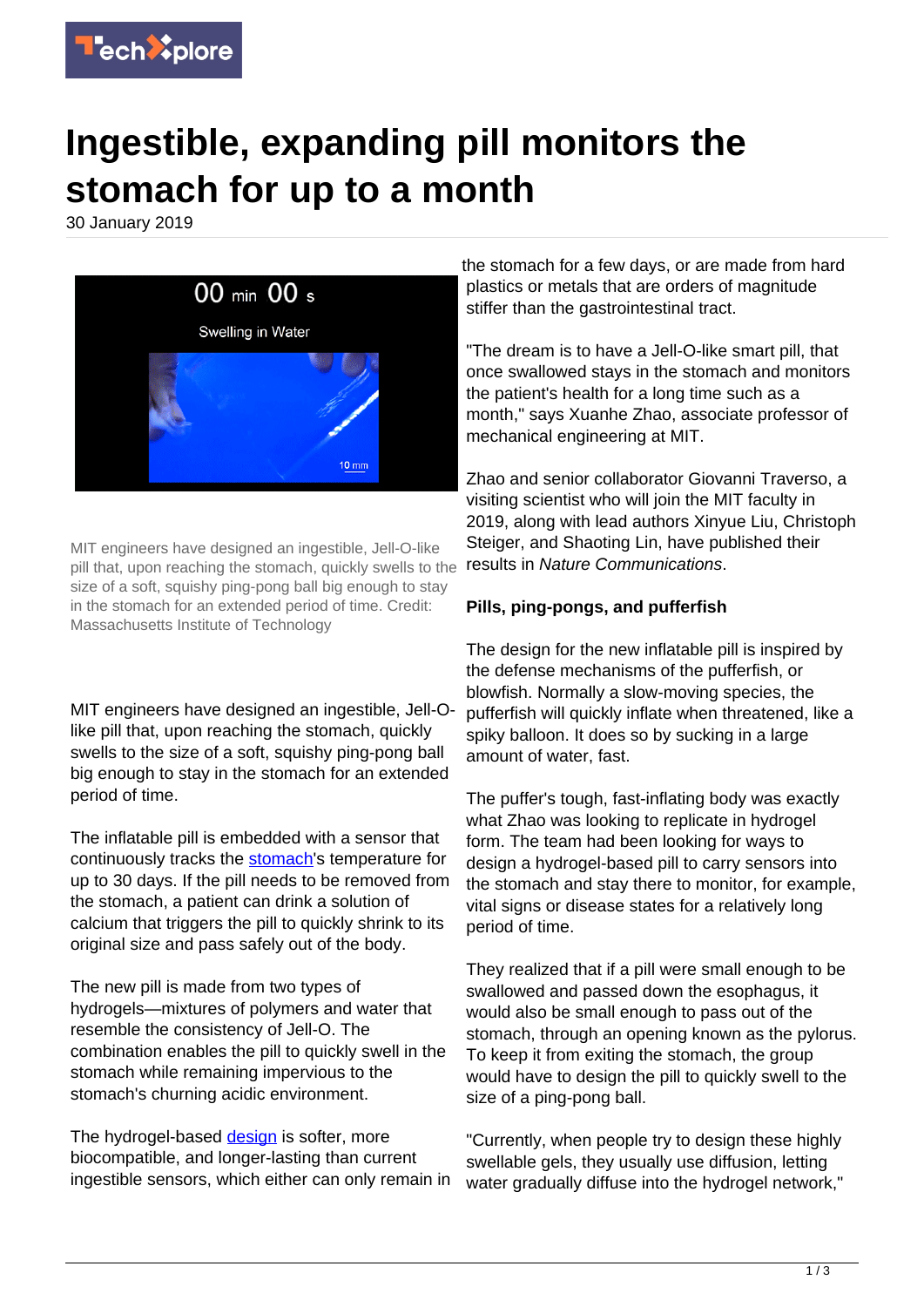

Liu says. "But to swell to the size of a ping-pong ball thousands of times, the cut does not grow larger. takes hours, or even days. It's longer than the emptying time of the stomach."

The researchers instead looked for ways to design a hydrogel pill that could inflate much more quickly, at a rate comparable to that of a startled pufferfish.

## **An ingestible tracker**

The design they ultimately landed on resembles a small, Jell-O-like capsule, made from two hydrogel materials. The inner material contains sodium polyacrylate—superabsorbent particles that are usedeam later retrieved the temperature sensors from in commercial products such as diapers for their ability to rapidly soak up liquid and inflate.

The researchers realized, however, that if the pill were made only from these particles, it would immediately break apart and pass out of the stomach as individual beads. So they designed a second, protective hydrogel layer to encapsulate the fast-swelling particles. This [outer membrane](https://techxplore.com/tags/outer+membrane/) is made from a multitude of nanoscopic, crystalline chains, each folded over another, in a nearly impenetrable, gridlock pattern.

"You would have to crack through many crystalline domains to break this membrane," Lin says. "That's balloon is threaded through a patient's esophagus what makes this hydrogel extremely robust, and at the same time, soft."

In the lab, the researchers dunked the pill in various painful process to implant a rigid balloon," Zhao solutions of water and fluid resembling gastric juices, and found the pill inflated to 100 times its original size in about 15 minutes—much faster than weight. We see many possibilities for this hydrogel existing swellable hydrogels. Once inflated, Zhao says the pill is about the softness of tofu or Jell-O, yet surprisingly strong.

To test the pill's toughness, the researchers mechanically squeezed it thousands of times, at forces even greater than what the pill would experience from regular contractions in the stomach.

"The stomach applies thousands to millions of cycles of load to grind food down," Lin explains. "And we found that even when we make a small cut in the membrane, and then stretch and squeeze it

Our design is very robust."

The researchers further determined that a solution of calcium ions, at a concentration higher than what's in milk, can shrink the swollen particles. This triggers the pill to deflate and pass out of the stomach.

Finally, Steiger and Traverso embedded small, commercial temperature sensors into several pills, and fed the pills to pigs, which have stomachs and gastrointestinal tracts very similar to humans. The the pigs' stool and plotted the sensors' temperature measurements over time. They found that the sensor was able to accurately track the animals' daily activity patterns up to 30 days.

Down the road, the researchers envision the pill may safely deliver a number of different sensors to the stomach to monitor, for instance, pH levels, or signs of certain bacteria or viruses. Tiny cameras may also be embedded into the pills to image the progress of tumors or ulcers, over the course of several weeks. Zhao says the [pill](https://techxplore.com/tags/pill/) might also be used as a safer, more comfortable alternative to the gastric balloon diet, a form of diet control in which a and into the stomach, using an endoscope.

"With our design, you wouldn't need to go through a says. "Maybe you can take a few of these pills instead, to help fill out your stomach, and lose device."

 Provided by Massachusetts Institute of **Technology**